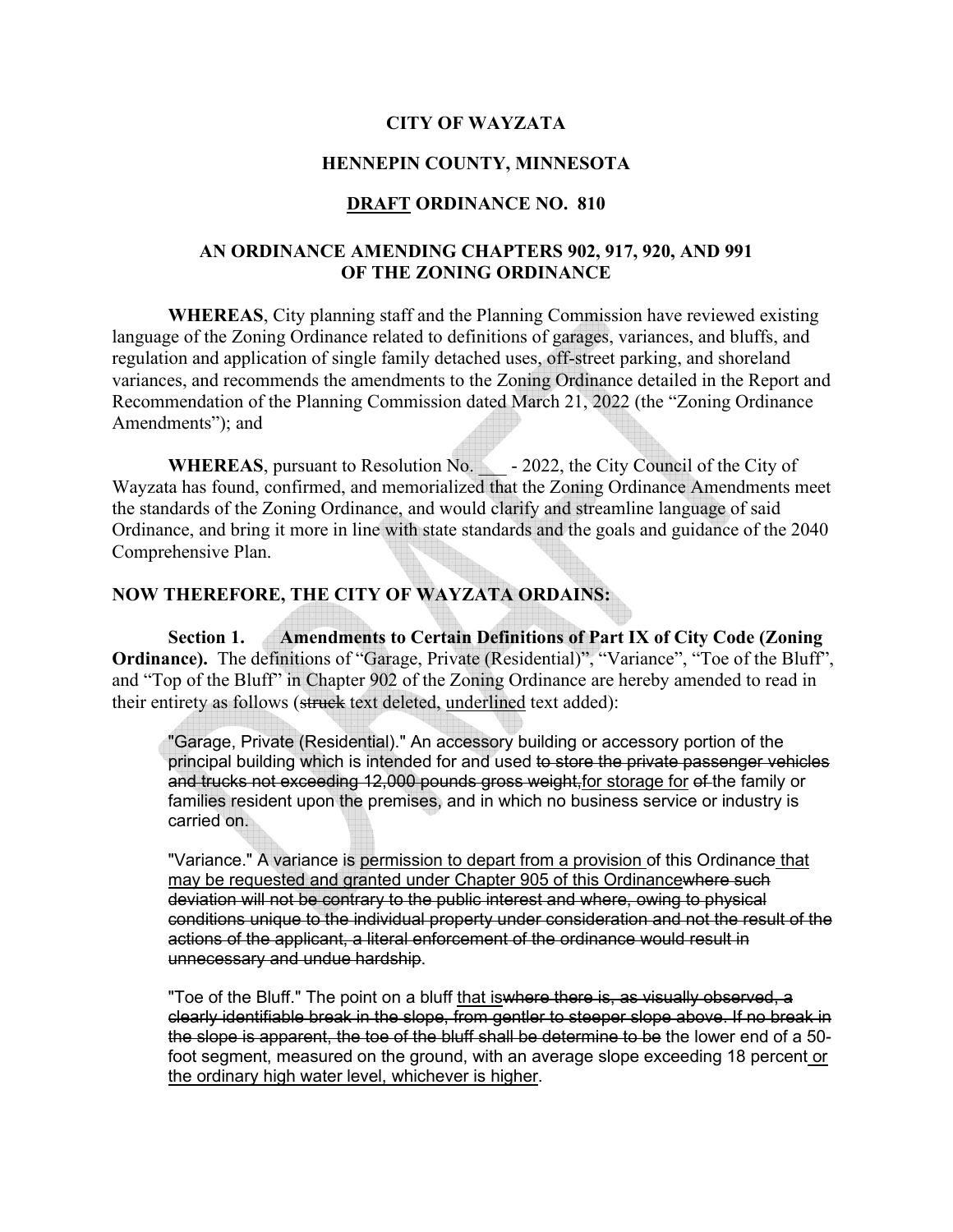"Top of the Bluff." The point on a bluff that iswhere there is, as virtually observed, a clearly identifiable break in the slope, from steeper to gentler slope above. If no break in the slope is apparent, the top of the bluff shall be determined to be the upper end of a 50-foot segment, measured on the ground, with an average slope exceeding 18 percent.

**Section 2. Amendments to Certain Provisions of Zoning Ordinance Related to Single Family Detached Uses.** Section 917.01 – Single Family Detached Uses of Chapter 917 is hereby amended to read in its entirety as follows (struck text deleted, underlined text added):

# **917.01 - Single Family Detached Uses.**

A. Except as may be specifically provided, no accessory use, building, structure or equipment shall be allowed within a required front yard. With the exception of a garage servicing related to a residential use, or a guest or caretaker's house in the R-1A Zoning District, no accessory building or equipment may be placed within a front yard.

**Section 3. Amendments to Certain Provisions of Zoning Ordinance Related to Off-Street Parking Restrictions.** Subsections A and B of Section 920.04 – Off-Street Parking Restrictions in Chapter 920 is hereby amended to read in their entirety as follows (struck text deleted, underlined text added):

- A. Boats, fish houses, school buses, house trailers, camping trailers, farm tractors, utility trailers and motor homes may not be parked, stored or otherwise continued on residential property for a period greater than 72 hours, unless placed completely in the rear yard or side yard of said property, or within a garage, and are screened from view of abutting properties and the public right-of-way.
- B. Except where otherwise allowed in a zoning district, trucksbusiness and commercial vehicles of more than 12,000 GVW or greater than 30 feet in length, and contracting or excavating equipment may not be parked, stored or otherwise continued on any property within the City unless being used in conjunction with a temporary service benefiting the residential or commercial premises.

**Section 4. Amendments to Certain Provisions of Zoning Ordinance Related to Variances in the Shoreland Overlay District.** Section 991.20 – Variance of Chapter 991 – S Shoreland Overlay District is hereby amended to read in its entirety as follows (struck text deleted, underlined text added):

991.20 - Variance.

Variances from the provisions of this Chapter may be granted by the City Council in accordance with the process and standards of Chapter 905 of this Ordinance in extraordinary cases, but only when the proposed use is determined to be in the public interest. The following additional criteria shall apply within shoreland areas:

A. Result in the placement of an artificial obstruction which shall restrict the passage of storm and flood water in such a manner as to increase the height of flooding, except